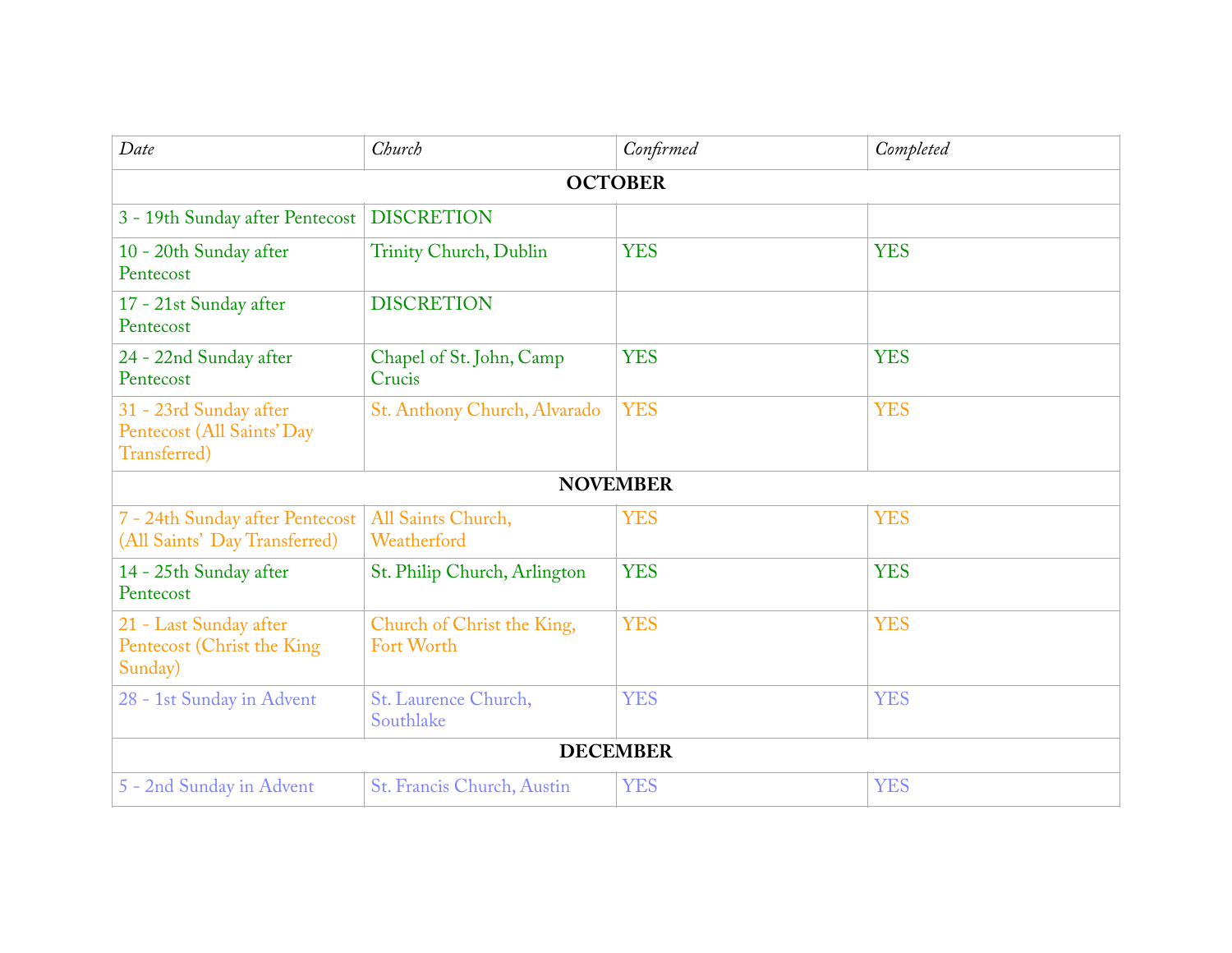| 12 - 3rd Sunday in Advent<br>(Gaudete Sunday)              | St. Francis Church, Dallas         | <b>YES</b>       |            |  |
|------------------------------------------------------------|------------------------------------|------------------|------------|--|
| 19 - 4th Sunday in Advent                                  | St. Mary Church, Hamilton          | <b>CANCELLED</b> |            |  |
| 24 - Christmas Eve                                         | St. Stephen's, Hurst (5:00 PM)     | <b>YES</b>       | <b>YES</b> |  |
| 26 - St. Stephen's Day (1st<br><b>Sunday of Christmas)</b> | <b>DISCRETION</b>                  |                  |            |  |
|                                                            |                                    | <b>JANUARY</b>   |            |  |
| 2 - 2nd Sunday of Christmas                                | <b>DISCRETION</b>                  |                  | <b>YES</b> |  |
| 9 - 1st Sunday of Epiphany<br>(Baptism of our Lord)        | <b>DISCRETION</b>                  |                  |            |  |
| 16 - 2nd Sunday of Epiphany                                | St. Mark Church, Arlington         | <b>YES</b>       | <b>YES</b> |  |
| 23 - 3rd Sunday of Epiphany                                | St. Andrew Church,<br>Breckenridge | <b>YES</b>       | <b>YES</b> |  |
| 30 - 4th Sunday of Epiphany                                | St. Vincent Cathedral, Bedford     | <b>YES</b>       | <b>YES</b> |  |
| <b>FEBRUARY</b>                                            |                                    |                  |            |  |
| 6 - 5th Sunday of Epiphany                                 | <b>DISCRETION</b>                  |                  |            |  |
| 13 - 6th Sunday of Epiphany                                | St. John Church, Fort Worth        | <b>YES</b>       | <b>YES</b> |  |
| 16 - Noon Eucharist                                        | Christ Church, Waco                | <b>YES</b>       | <b>YES</b> |  |
| 20 - 7th Sunday of Epiphany<br>(World Mission Sunday)      | St. Alban Church, Arlington        | <b>YES</b>       | <b>YES</b> |  |
| 27 - Last Sunday of Epiphany<br>(Transfiguration Sunday)   | Christ Church, Waco                | <b>YES</b>       | <b>YES</b> |  |
| <b>MARCH</b>                                               |                                    |                  |            |  |
| 2 - Ash Wednesday                                          | Christ Church, Waco                | <b>YES</b>       | <b>YES</b> |  |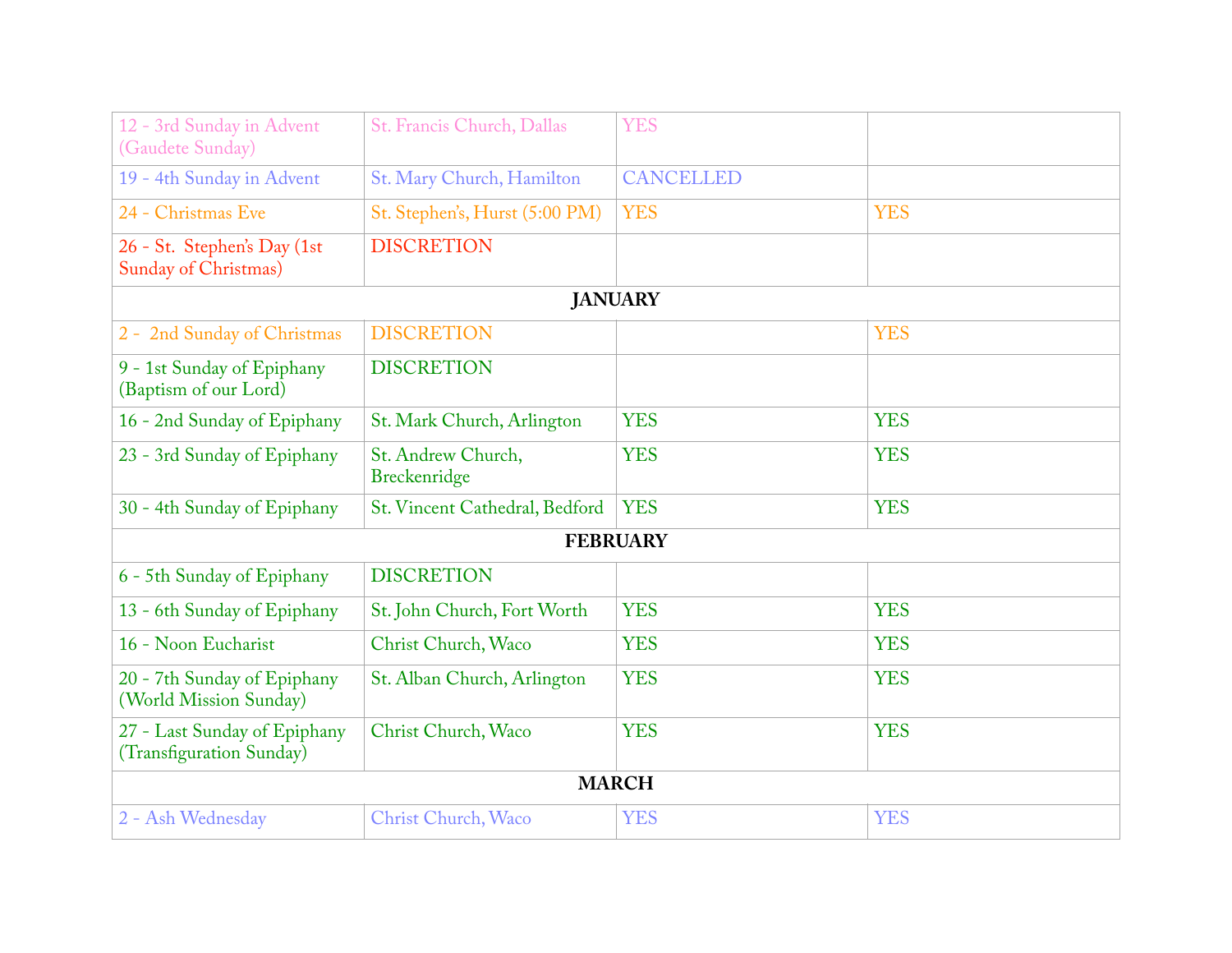| 6 - 1st Sunday in Lent                      | Christ the Redeemer Church,<br>Fort Worth                                                                   | <b>YES</b>   | <b>YES</b> |
|---------------------------------------------|-------------------------------------------------------------------------------------------------------------|--------------|------------|
| 9 - Ember Day                               | Christ Church, Waco (12:00)                                                                                 | <b>YES</b>   |            |
|                                             | Church of the Holy<br>Communion, Dallas (5:00)                                                              | <b>YES</b>   |            |
| 13 - 2nd Sunday in Lent                     | <b>BREAK</b>                                                                                                |              |            |
| 20 - 3rd Sunday in Lent                     | St. Alban Church, Hubbard                                                                                   | <b>YES</b>   |            |
| 23 - Noon Eucharist/Evensong                | Christ Church, Waco (head out<br>around $3:45$ )                                                            | <b>YES</b>   |            |
|                                             | St. John Church, Brownwood<br>(What does it mean to have the<br>mind of Christ) 6:00 mass and<br>talk after | <b>YES</b>   |            |
| 25 - Annunciation                           | St. Matthias, Dallas                                                                                        | <b>YES</b>   |            |
| 27 - 4th Sunday in Lent<br>(Laetere Sunday) | Christ Church, Waco                                                                                         | <b>YES</b>   |            |
|                                             |                                                                                                             |              |            |
| 30 - Noon Eucharist                         | Christ Church, Waco                                                                                         | <b>YES</b>   |            |
|                                             |                                                                                                             | <b>APRIL</b> |            |
| 3 - 5th Sunday in Lent                      | St. John Church, Brownwood                                                                                  |              |            |
| 6 - Evensong                                | Christ Church, Waco                                                                                         | <b>YES</b>   |            |
| 10 - Palm Sunday                            | Christ Church, Waco                                                                                         | <b>YES</b>   |            |
| 11 - Mass of Collegiality                   | St. Vincent Cathedral, Bedford                                                                              | <b>YES</b>   |            |
| 13 - Spy Wednesday                          | Christ Church, Waco                                                                                         | <b>YES</b>   |            |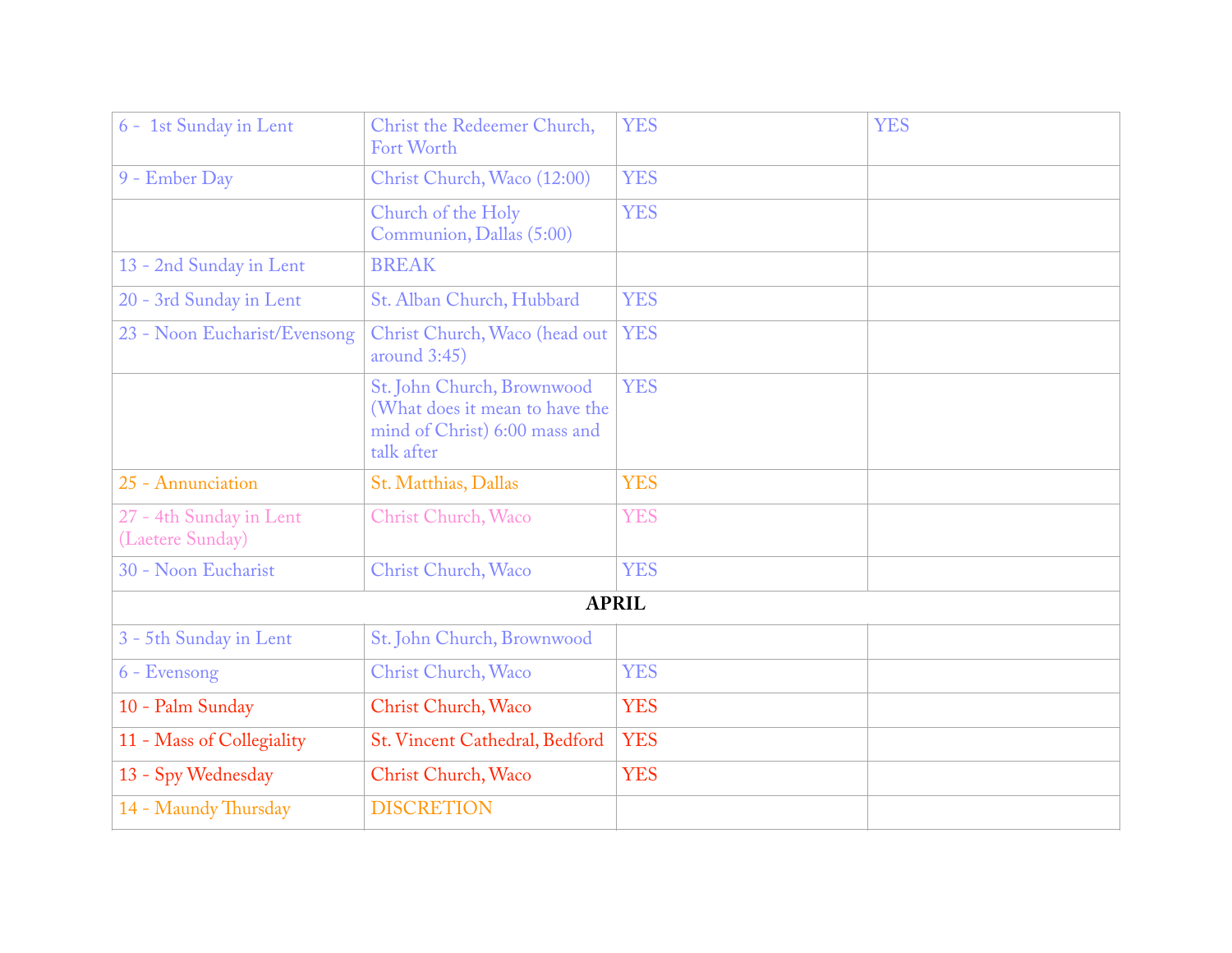| 15 - Good Friday                                   | <b>DISCRETION</b>                             |            |  |  |  |
|----------------------------------------------------|-----------------------------------------------|------------|--|--|--|
| 16 - Holy Saturday                                 | <b>DISCRETION</b>                             |            |  |  |  |
| 17 - Easter Day                                    | St. Vincent Cathedral, Bedford                |            |  |  |  |
| 20 - Noon Eucharist/Evensong                       | Christ Church, Waco                           | <b>YES</b> |  |  |  |
| 24 - 2nd Sunday of Easter                          | Iglesia San Juan, Fort Worth                  | <b>YES</b> |  |  |  |
|                                                    | <b>MAY</b>                                    |            |  |  |  |
| 1 - 3rd Sunday of Easter                           | Christ Church, Waco                           | <b>YES</b> |  |  |  |
| 4 - Noon Eucharist/Evensong                        | Christ Church, Waco                           | <b>YES</b> |  |  |  |
| 8 - 4th Sunday of Easter<br>(Good Shepherd Sunday) | Good Shepherd Church,<br><b>Wichita Falls</b> | <b>YES</b> |  |  |  |
| 15 - 5th Sunday of Easter                          | Christ Church, Waco                           | <b>YES</b> |  |  |  |
| Evensong for Bishop                                | St. Vincent Cathedral, Bedford                | <b>YES</b> |  |  |  |
| 18 - Noon Eucharist/Evensong                       | Christ Church, Waco                           | <b>YES</b> |  |  |  |
| 22 - 6th Sunday of Easter<br>(Rogation Sunday)     | St. Gregory Church, Mansfield                 |            |  |  |  |
| 29 - 7th Sunday of Easter                          | Christ Church, Waco                           | <b>YES</b> |  |  |  |
| <b>JUNE</b>                                        |                                               |            |  |  |  |
| 5 - Pentecost                                      | Church of the Holy Spirit,<br>Graham          | <b>YES</b> |  |  |  |
| 8 - Ember Day                                      | Christ Church, Waco                           | <b>YES</b> |  |  |  |
| 12 - Trinity Sunday                                | St. Andrew Church, Grand<br>Prairie           | <b>YES</b> |  |  |  |